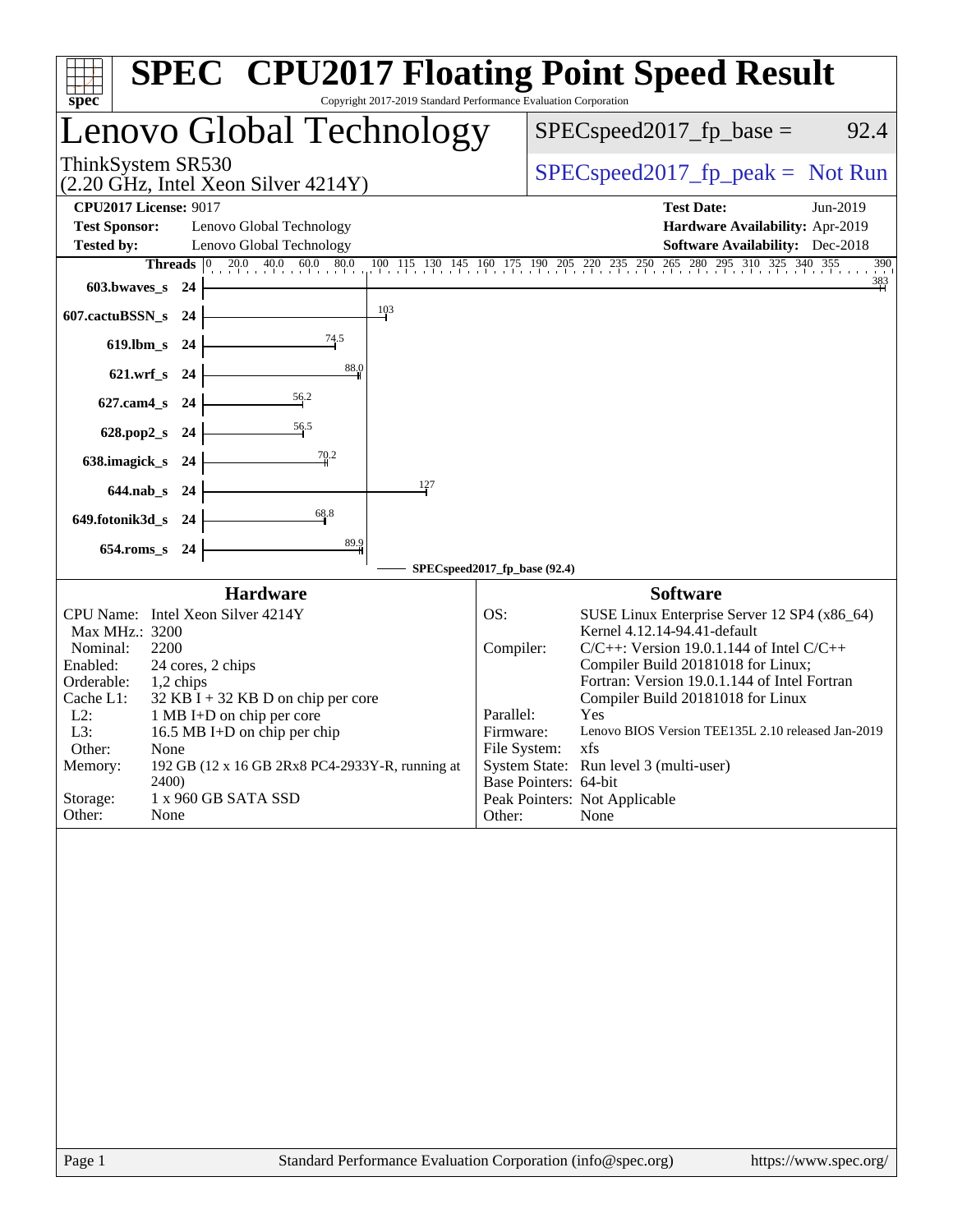

#### **[SPEC CPU2017 Floating Point Speed Result](http://www.spec.org/auto/cpu2017/Docs/result-fields.html#SPECCPU2017FloatingPointSpeedResult)** Copyright 2017-2019 Standard Performance Evaluation Corporation

## Lenovo Global Technology

 $SPEC speed2017_fp\_base = 92.4$ 

(2.20 GHz, Intel Xeon Silver 4214Y)

ThinkSystem SR530<br>  $S$ PECspeed2017\_fp\_peak = Not Run

**[Test Sponsor:](http://www.spec.org/auto/cpu2017/Docs/result-fields.html#TestSponsor)** Lenovo Global Technology **[Hardware Availability:](http://www.spec.org/auto/cpu2017/Docs/result-fields.html#HardwareAvailability)** Apr-2019 **[Tested by:](http://www.spec.org/auto/cpu2017/Docs/result-fields.html#Testedby)** Lenovo Global Technology **[Software Availability:](http://www.spec.org/auto/cpu2017/Docs/result-fields.html#SoftwareAvailability)** Dec-2018

**[CPU2017 License:](http://www.spec.org/auto/cpu2017/Docs/result-fields.html#CPU2017License)** 9017 **[Test Date:](http://www.spec.org/auto/cpu2017/Docs/result-fields.html#TestDate)** Jun-2019

### **[Results Table](http://www.spec.org/auto/cpu2017/Docs/result-fields.html#ResultsTable)**

|                            | <b>Base</b>                |                |                |                |       |                | <b>Peak</b> |                |                |              |                |              |                |              |
|----------------------------|----------------------------|----------------|----------------|----------------|-------|----------------|-------------|----------------|----------------|--------------|----------------|--------------|----------------|--------------|
| <b>Benchmark</b>           | <b>Threads</b>             | <b>Seconds</b> | Ratio          | <b>Seconds</b> | Ratio | <b>Seconds</b> | Ratio       | <b>Threads</b> | <b>Seconds</b> | <b>Ratio</b> | <b>Seconds</b> | <b>Ratio</b> | <b>Seconds</b> | <b>Ratio</b> |
| $603.bwaves$ s             | 24                         | 153            | 385            | 154            | 383   | 154            | 383         |                |                |              |                |              |                |              |
| 607.cactuBSSN s            | 24                         | 161            | 103            | 162            | 103   | 161            | <b>103</b>  |                |                |              |                |              |                |              |
| $619.1$ bm s               | 24                         | 70.4           | 74.4           | 70.3           | 74.5  | 70.2           | 74.6        |                |                |              |                |              |                |              |
| $621$ .wrf s               | 24                         | 150            | 88.0           | 151            | 87.6  | 149            | 88.9        |                |                |              |                |              |                |              |
| $627.cam4_s$               | 24                         | 158            | 56.2           | 158            | 56.1  | 158            | 56.3        |                |                |              |                |              |                |              |
| $628.pop2_s$               | 24                         | 210            | 56.6           | <b>210</b>     | 56.5  | 211            | 56.3        |                |                |              |                |              |                |              |
| 638.imagick_s              | 24                         | 206            | 70.2           | 209            | 68.9  | 205            | 70.4        |                |                |              |                |              |                |              |
| $644$ .nab s               | 24                         | 139            | 126            | 138            | 127   | 138            | 127         |                |                |              |                |              |                |              |
| 649.fotonik3d s            | 24                         | 131            | 69.4           | 132            | 68.8  | 133            | 68.4        |                |                |              |                |              |                |              |
| $654$ .roms s              | 24                         | 175            | 89.9           | 175            | 90.0  | 179            | 88.1        |                |                |              |                |              |                |              |
|                            | $SPEC speed2017$ fp base = |                |                |                |       |                |             |                |                |              |                |              |                |              |
| $SPECspeed2017_fp\_peak =$ |                            |                | <b>Not Run</b> |                |       |                |             |                |                |              |                |              |                |              |

Results appear in the [order in which they were run.](http://www.spec.org/auto/cpu2017/Docs/result-fields.html#RunOrder) Bold underlined text [indicates a median measurement](http://www.spec.org/auto/cpu2017/Docs/result-fields.html#Median).

#### **[Operating System Notes](http://www.spec.org/auto/cpu2017/Docs/result-fields.html#OperatingSystemNotes)**

Stack size set to unlimited using "ulimit -s unlimited"

#### **[General Notes](http://www.spec.org/auto/cpu2017/Docs/result-fields.html#GeneralNotes)**

Environment variables set by runcpu before the start of the run: KMP\_AFFINITY = "granularity=fine,compact" LD\_LIBRARY\_PATH = "/home/cpu2017-1.0.5-ic19.0u1/lib/intel64" OMP\_STACKSIZE = "192M"

 Binaries compiled on a system with 1x Intel Core i9-7900X CPU + 32GB RAM memory using Redhat Enterprise Linux 7.5 Transparent Huge Pages enabled by default Prior to runcpu invocation Filesystem page cache synced and cleared with: sync; echo 3> /proc/sys/vm/drop\_caches NA: The test sponsor attests, as of date of publication, that CVE-2017-5754 (Meltdown) is mitigated in the system as tested and documented. Yes: The test sponsor attests, as of date of publication, that CVE-2017-5753 (Spectre variant 1) is mitigated in the system as tested and documented. Yes: The test sponsor attests, as of date of publication, that CVE-2017-5715 (Spectre variant 2) is mitigated in the system as tested and documented. Yes: The test sponsor attests, as of date of publication, that CVE-2018-3640 (Spectre variant 3a) is mitigated in the system as tested and documented. Yes: The test sponsor attests, as of date of publication, that CVE-2018-3639 (Spectre variant 4) is mitigated in the system as tested and documented.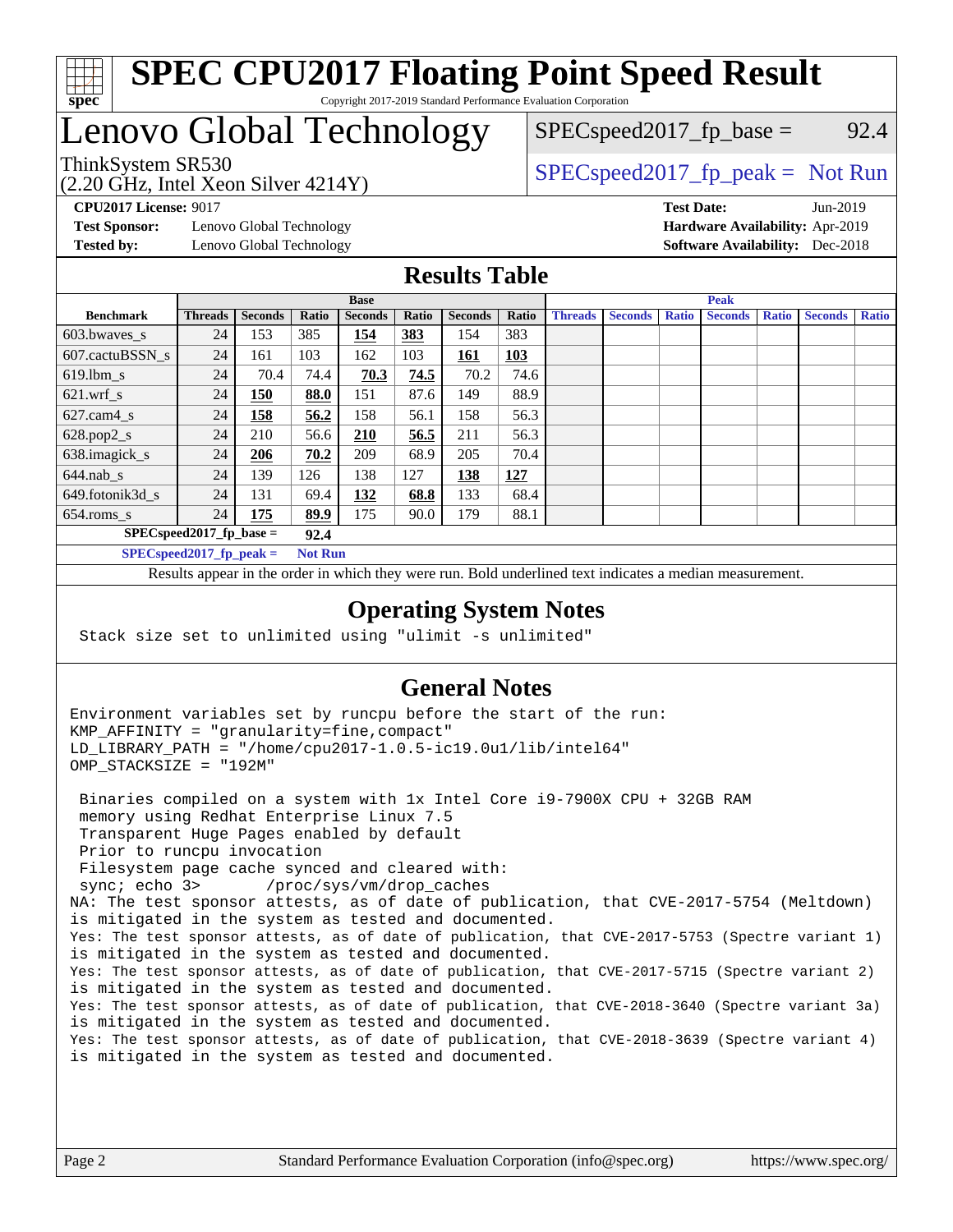| Lenovo Global Technology                                                                                                                                                                                                                                                                                      |                                 | $SPEC speed2017_fp\_base =$                                                                                                                                 | 92.4                                   |  |  |  |
|---------------------------------------------------------------------------------------------------------------------------------------------------------------------------------------------------------------------------------------------------------------------------------------------------------------|---------------------------------|-------------------------------------------------------------------------------------------------------------------------------------------------------------|----------------------------------------|--|--|--|
| ThinkSystem SR530<br>$(2.20 \text{ GHz}, \text{Intel Xeon Silver } 4214 \text{Y})$                                                                                                                                                                                                                            |                                 | $SPEC speed2017fr peak = Not Run$                                                                                                                           |                                        |  |  |  |
| <b>CPU2017 License: 9017</b>                                                                                                                                                                                                                                                                                  |                                 | <b>Test Date:</b>                                                                                                                                           | Jun-2019                               |  |  |  |
| <b>Test Sponsor:</b><br>Lenovo Global Technology                                                                                                                                                                                                                                                              |                                 |                                                                                                                                                             | Hardware Availability: Apr-2019        |  |  |  |
| <b>Tested by:</b><br>Lenovo Global Technology                                                                                                                                                                                                                                                                 |                                 |                                                                                                                                                             | <b>Software Availability:</b> Dec-2018 |  |  |  |
|                                                                                                                                                                                                                                                                                                               | <b>Platform Notes</b>           |                                                                                                                                                             |                                        |  |  |  |
| BIOS configuration:<br>Choose Operating Mode set to Maximum Performance<br>Choose Operating Mode set to Custom Mode<br>MONITOR/MWAIT set to Enable<br>Hyper-Threading set to Disable<br>Sysinfo program /home/cpu2017-1.0.5-ic19.0ul/bin/sysinfo<br>Rev: r5974 of 2018-05-19 9bcde8f2999c33d61f64985e45859ea9 |                                 |                                                                                                                                                             |                                        |  |  |  |
| running on linux-zitb Fri Jun 14 21:08:35 2019<br>SUT (System Under Test) info as seen by some common utilities.<br>For more information on this section, see<br>https://www.spec.org/cpu2017/Docs/config.html#sysinfo                                                                                        |                                 |                                                                                                                                                             |                                        |  |  |  |
| model name : Intel(R) Xeon(R) Silver 4214C CPU @ 2.20GHz<br>"physical id"s (chips)<br>2<br>24 "processors"<br>cpu cores $: 12$<br>siblings : 12<br>physical 0: cores 0 1 2 3 4 5 8 9 10 11 12 13<br>physical 1: cores 0 1 2 3 4 5 8 9 10 11 12 13                                                             |                                 | cores, siblings (Caution: counting these is hw and system dependent. The following<br>excerpts from /proc/cpuinfo might not be reliable. Use with caution.) |                                        |  |  |  |
| From 1scpu:                                                                                                                                                                                                                                                                                                   |                                 |                                                                                                                                                             |                                        |  |  |  |
| Architecture:                                                                                                                                                                                                                                                                                                 | x86_64                          |                                                                                                                                                             |                                        |  |  |  |
| $CPU$ op-mode( $s$ ):                                                                                                                                                                                                                                                                                         | $32$ -bit, $64$ -bit            |                                                                                                                                                             |                                        |  |  |  |
| Byte Order:<br>CPU(s):                                                                                                                                                                                                                                                                                        | Little Endian<br>24             |                                                                                                                                                             |                                        |  |  |  |
| On-line CPU(s) list:                                                                                                                                                                                                                                                                                          | $0 - 23$                        |                                                                                                                                                             |                                        |  |  |  |
| Thread( $s$ ) per core:                                                                                                                                                                                                                                                                                       | $\mathbf{1}$                    |                                                                                                                                                             |                                        |  |  |  |
| Core(s) per socket:                                                                                                                                                                                                                                                                                           | 12                              |                                                                                                                                                             |                                        |  |  |  |
| Socket(s):                                                                                                                                                                                                                                                                                                    | 2<br>2                          |                                                                                                                                                             |                                        |  |  |  |
| Vendor ID:                                                                                                                                                                                                                                                                                                    | NUMA $node(s):$<br>GenuineIntel |                                                                                                                                                             |                                        |  |  |  |
| CPU family:                                                                                                                                                                                                                                                                                                   | 6                               |                                                                                                                                                             |                                        |  |  |  |
| Model:                                                                                                                                                                                                                                                                                                        | 85                              |                                                                                                                                                             |                                        |  |  |  |
| Model name:<br>Stepping:                                                                                                                                                                                                                                                                                      | 6                               | $Intel(R) Xeon(R) Silver 4214C CPU @ 2.20GHz$                                                                                                               |                                        |  |  |  |
|                                                                                                                                                                                                                                                                                                               |                                 |                                                                                                                                                             |                                        |  |  |  |
| CPU MHz:                                                                                                                                                                                                                                                                                                      |                                 |                                                                                                                                                             |                                        |  |  |  |
| $CPU$ max $MHz:$                                                                                                                                                                                                                                                                                              | 2200.000<br>3200.0000           |                                                                                                                                                             |                                        |  |  |  |
| CPU min MHz:                                                                                                                                                                                                                                                                                                  | 1000.0000                       |                                                                                                                                                             |                                        |  |  |  |
| BogoMIPS:                                                                                                                                                                                                                                                                                                     | 4400.00                         |                                                                                                                                                             |                                        |  |  |  |
| Virtualization:                                                                                                                                                                                                                                                                                               | $VT - x$                        |                                                                                                                                                             |                                        |  |  |  |
| L1d cache:<br>Lli cache:                                                                                                                                                                                                                                                                                      | 32K<br>32K                      |                                                                                                                                                             |                                        |  |  |  |
| L2 cache:                                                                                                                                                                                                                                                                                                     | 1024K                           |                                                                                                                                                             |                                        |  |  |  |
|                                                                                                                                                                                                                                                                                                               | (Continued on next page)        |                                                                                                                                                             |                                        |  |  |  |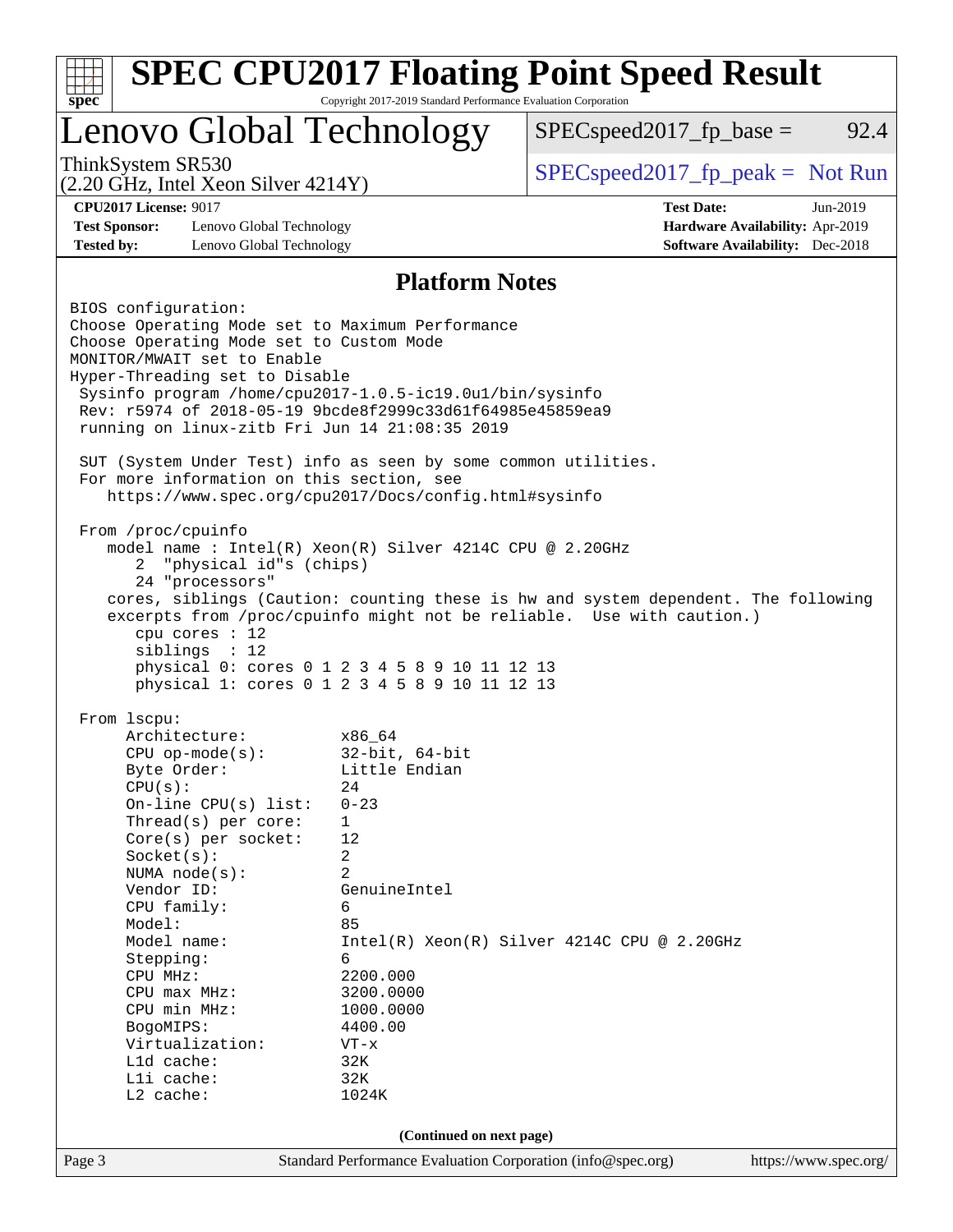| <b>SPEC CPU2017 Floating Point Speed Result</b><br>$spec*$<br>Copyright 2017-2019 Standard Performance Evaluation Corporation                                                                                                    |                                                                           |  |  |  |  |
|----------------------------------------------------------------------------------------------------------------------------------------------------------------------------------------------------------------------------------|---------------------------------------------------------------------------|--|--|--|--|
| Lenovo Global Technology                                                                                                                                                                                                         | 92.4<br>$SPEC speed2017fr base =$                                         |  |  |  |  |
| ThinkSystem SR530<br>$(2.20 \text{ GHz}, \text{Intel Xeon Silver } 4214 \text{Y})$                                                                                                                                               | $SPEC speed2017fr peak = Not Run$                                         |  |  |  |  |
| <b>CPU2017 License: 9017</b>                                                                                                                                                                                                     | <b>Test Date:</b><br>Jun-2019                                             |  |  |  |  |
| <b>Test Sponsor:</b><br>Lenovo Global Technology                                                                                                                                                                                 | Hardware Availability: Apr-2019<br><b>Software Availability:</b> Dec-2018 |  |  |  |  |
| <b>Tested by:</b><br>Lenovo Global Technology                                                                                                                                                                                    |                                                                           |  |  |  |  |
| <b>Platform Notes (Continued)</b>                                                                                                                                                                                                |                                                                           |  |  |  |  |
| L3 cache:<br>16896K<br>NUMA node0 CPU(s):<br>$0 - 11$                                                                                                                                                                            |                                                                           |  |  |  |  |
| NUMA nodel CPU(s):<br>$12 - 23$                                                                                                                                                                                                  |                                                                           |  |  |  |  |
| Flags:                                                                                                                                                                                                                           | fpu vme de pse tsc msr pae mce cx8 apic sep mtrr pge mca cmov             |  |  |  |  |
| pat pse36 clflush dts acpi mmx fxsr sse sse2 ss ht tm pbe syscall nx pdpelgb rdtscp                                                                                                                                              |                                                                           |  |  |  |  |
| lm constant_tsc art arch_perfmon pebs bts rep_good nopl xtopology nonstop_tsc cpuid<br>aperfmperf pni pclmulqdq dtes64 monitor ds_cpl vmx smx est tm2 ssse3 sdbg fma cx16                                                        |                                                                           |  |  |  |  |
| xtpr pdcm pcid dca sse4_1 sse4_2 x2apic movbe popcnt tsc_deadline_timer aes xsave                                                                                                                                                |                                                                           |  |  |  |  |
| avx f16c rdrand lahf_lm abm 3dnowprefetch cpuid_fault epb cat_13 cdp_13                                                                                                                                                          |                                                                           |  |  |  |  |
| invpcid_single ssbd mba ibrs ibpb stibp tpr_shadow vnmi flexpriority ept vpid                                                                                                                                                    |                                                                           |  |  |  |  |
| fsgsbase tsc_adjust bmil hle avx2 smep bmi2 erms invpcid rtm cqm mpx rdt_a avx512f<br>avx512dq rdseed adx smap clflushopt clwb intel_pt avx512cd avx512bw avx512vl                                                               |                                                                           |  |  |  |  |
| xsaveopt xsavec xgetbvl xsaves cqm_llc cqm_occup_llc cqm_mbm_total cqm_mbm_local                                                                                                                                                 |                                                                           |  |  |  |  |
| dtherm ida arat pln pts pku ospke avx512_vnni flush_lld arch_capabilities                                                                                                                                                        |                                                                           |  |  |  |  |
| /proc/cpuinfo cache data<br>cache size $: 16896$ KB                                                                                                                                                                              |                                                                           |  |  |  |  |
| From numactl --hardware WARNING: a numactl 'node' might or might not correspond to a<br>physical chip.<br>$available: 2 nodes (0-1)$<br>node 0 cpus: 0 1 2 3 4 5 6 7 8 9 10 11<br>node 0 size: 96348 MB<br>node 0 free: 95868 MB |                                                                           |  |  |  |  |
| node 1 cpus: 12 13 14 15 16 17 18 19 20 21 22 23<br>node 1 size: 96713 MB<br>node 1 free: 96243 MB<br>node distances:                                                                                                            |                                                                           |  |  |  |  |
| node<br>$\overline{0}$<br>1                                                                                                                                                                                                      |                                                                           |  |  |  |  |
| 0: 10<br>21                                                                                                                                                                                                                      |                                                                           |  |  |  |  |
| 1: 21 10                                                                                                                                                                                                                         |                                                                           |  |  |  |  |
| From /proc/meminfo                                                                                                                                                                                                               |                                                                           |  |  |  |  |
| MemTotal:<br>197695260 kB                                                                                                                                                                                                        |                                                                           |  |  |  |  |
| HugePages_Total:<br>0<br>Hugepagesize:<br>2048 kB                                                                                                                                                                                |                                                                           |  |  |  |  |
| From /etc/*release* /etc/*version*                                                                                                                                                                                               |                                                                           |  |  |  |  |
| $S$ uSE-release:                                                                                                                                                                                                                 |                                                                           |  |  |  |  |
| SUSE Linux Enterprise Server 12 (x86_64)<br>$VERSION = 12$                                                                                                                                                                       |                                                                           |  |  |  |  |
| $PATCHLEVEL = 4$                                                                                                                                                                                                                 |                                                                           |  |  |  |  |
| # This file is deprecated and will be removed in a future service pack or release.<br># Please check /etc/os-release for details about this release.<br>os-release:                                                              |                                                                           |  |  |  |  |
| NAME="SLES"                                                                                                                                                                                                                      |                                                                           |  |  |  |  |
| VERSION="12-SP4"                                                                                                                                                                                                                 |                                                                           |  |  |  |  |
| (Continued on next page)                                                                                                                                                                                                         |                                                                           |  |  |  |  |
|                                                                                                                                                                                                                                  |                                                                           |  |  |  |  |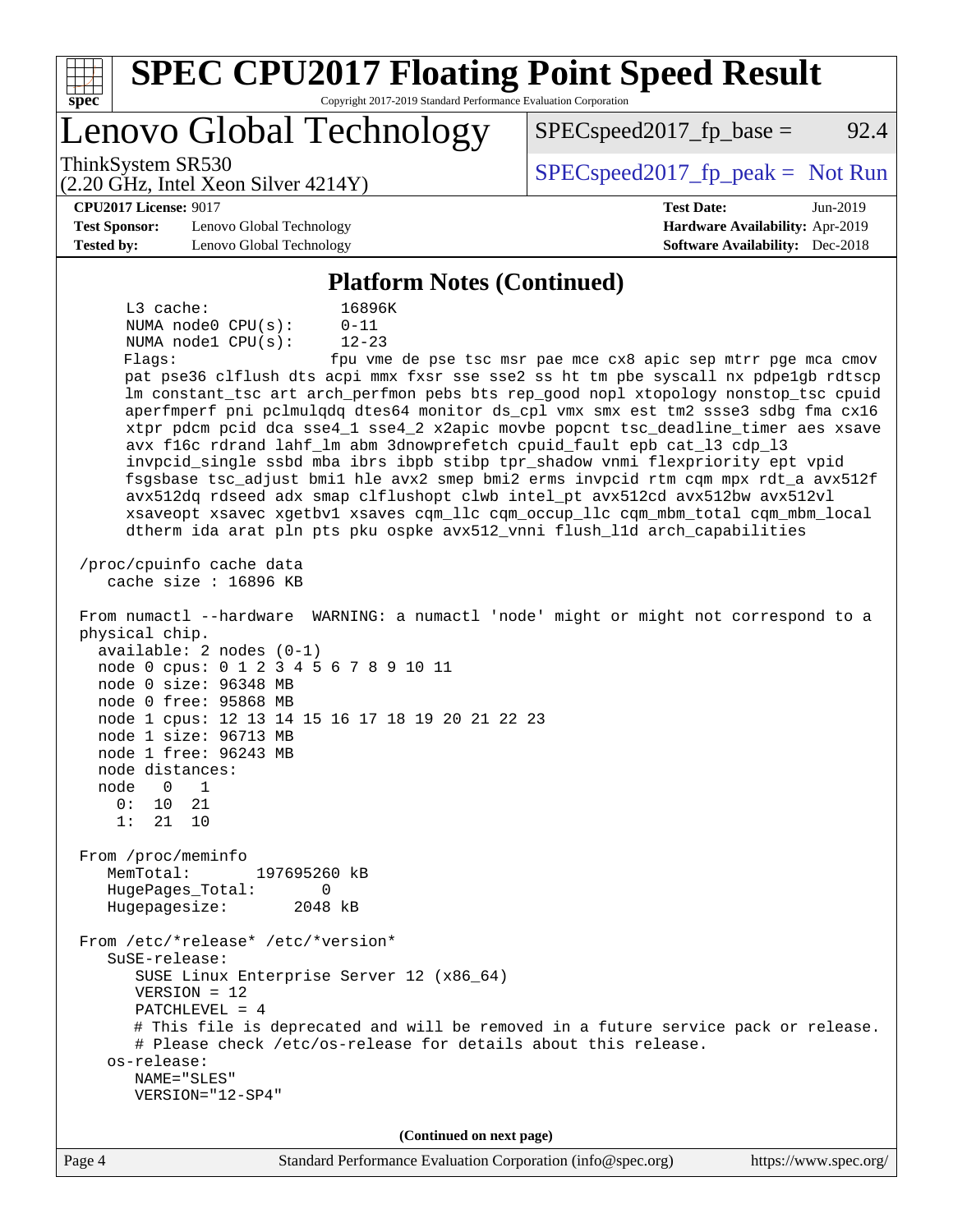| ч<br>œ<br>п.<br>c |  |  |  |  |
|-------------------|--|--|--|--|

#### **[SPEC CPU2017 Floating Point Speed Result](http://www.spec.org/auto/cpu2017/Docs/result-fields.html#SPECCPU2017FloatingPointSpeedResult)** Copyright 2017-2019 Standard Performance Evaluation Corporation

## Lenovo Global Technology

 $SPEC speed2017_fp\_base =$  92.4

(2.20 GHz, Intel Xeon Silver 4214Y)

ThinkSystem SR530<br>  $S$ PECspeed2017\_fp\_peak = Not Run

**[CPU2017 License:](http://www.spec.org/auto/cpu2017/Docs/result-fields.html#CPU2017License)** 9017 **[Test Date:](http://www.spec.org/auto/cpu2017/Docs/result-fields.html#TestDate)** Jun-2019

**[Test Sponsor:](http://www.spec.org/auto/cpu2017/Docs/result-fields.html#TestSponsor)** Lenovo Global Technology **[Hardware Availability:](http://www.spec.org/auto/cpu2017/Docs/result-fields.html#HardwareAvailability)** Apr-2019 **[Tested by:](http://www.spec.org/auto/cpu2017/Docs/result-fields.html#Testedby)** Lenovo Global Technology **[Software Availability:](http://www.spec.org/auto/cpu2017/Docs/result-fields.html#SoftwareAvailability)** Dec-2018

#### **[Platform Notes \(Continued\)](http://www.spec.org/auto/cpu2017/Docs/result-fields.html#PlatformNotes)**

 VERSION\_ID="12.4" PRETTY\_NAME="SUSE Linux Enterprise Server 12 SP4" ID="sles" ANSI\_COLOR="0;32" CPE\_NAME="cpe:/o:suse:sles:12:sp4"

uname -a:

 Linux linux-zitb 4.12.14-94.41-default #1 SMP Wed Oct 31 12:25:04 UTC 2018 (3090901) x86\_64 x86\_64 x86\_64 GNU/Linux

Kernel self-reported vulnerability status:

 CVE-2017-5754 (Meltdown): Not affected CVE-2017-5753 (Spectre variant 1): Mitigation: \_\_user pointer sanitization CVE-2017-5715 (Spectre variant 2): Mitigation: Indirect Branch Restricted Speculation, IBPB, IBRS\_FW

run-level 3 Jun 14 21:06

 SPEC is set to: /home/cpu2017-1.0.5-ic19.0u1 Filesystem Type Size Used Avail Use% Mounted on /dev/sda3 xfs 892G 50G 842G 6% /

 Additional information from dmidecode follows. WARNING: Use caution when you interpret this section. The 'dmidecode' program reads system data which is "intended to allow hardware to be accurately determined", but the intent may not be met, as there are frequent changes to hardware, firmware, and the "DMTF SMBIOS" standard. BIOS Lenovo -[TEE135L-2.10]- 01/10/2019 Memory:

12x SK Hynix HMA82GR7CJR8N-WM 16 GB 2 rank 2933, configured at 2400

(End of data from sysinfo program)

#### **[Compiler Version Notes](http://www.spec.org/auto/cpu2017/Docs/result-fields.html#CompilerVersionNotes)**

Page 5 Standard Performance Evaluation Corporation [\(info@spec.org\)](mailto:info@spec.org) <https://www.spec.org/> ============================================================================== CC 619.lbm\_s(base) 638.imagick\_s(base) 644.nab\_s(base) ------------------------------------------------------------------------------ Intel(R) C Intel(R) 64 Compiler for applications running on Intel(R)  $64$ , Version 19.0.1.144 Build 20181018 Copyright (C) 1985-2018 Intel Corporation. All rights reserved. ------------------------------------------------------------------------------ ============================================================================== FC 607.cactuBSSN\_s(base) ------------------------------------------------------------------------------ **(Continued on next page)**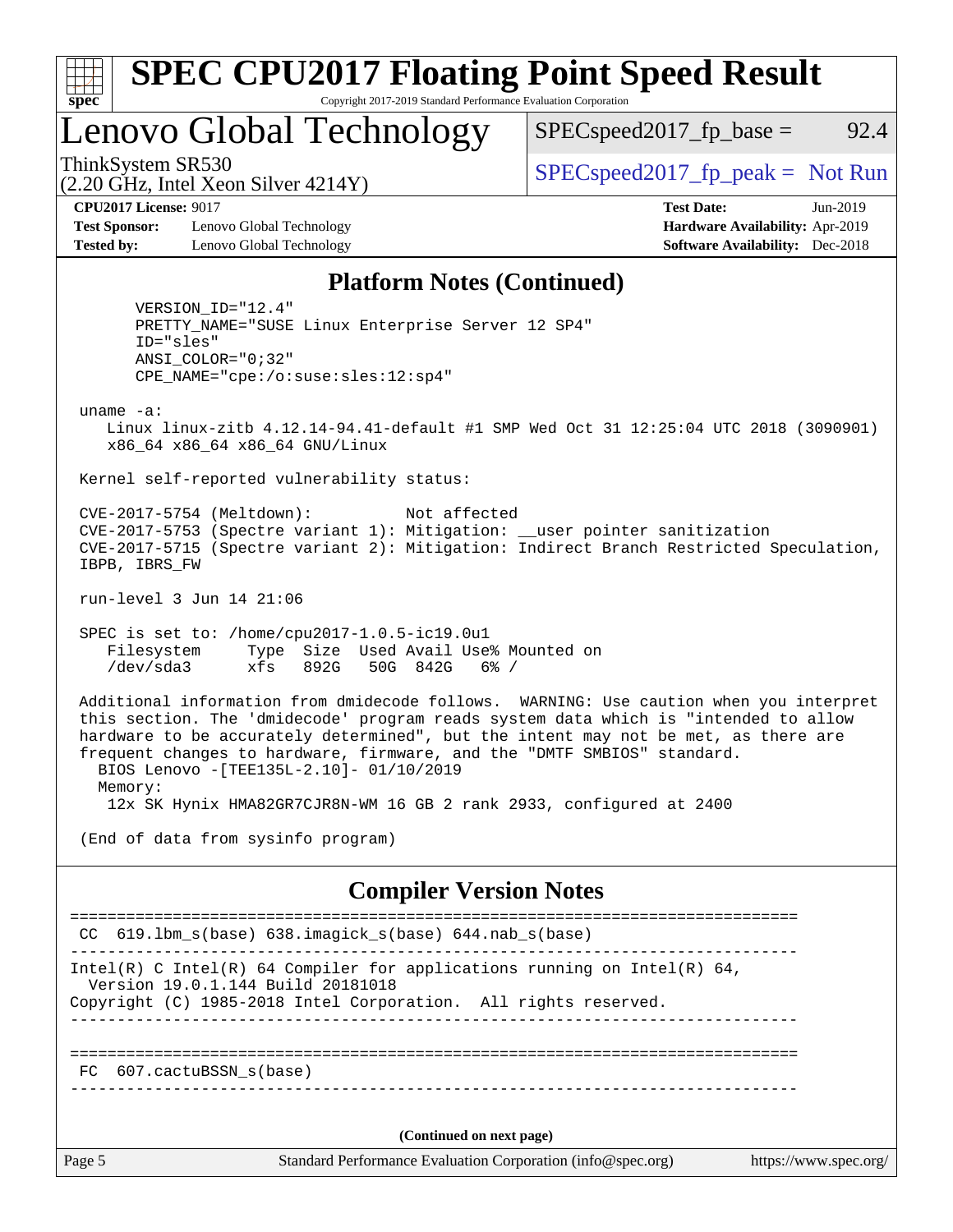

# **[SPEC CPU2017 Floating Point Speed Result](http://www.spec.org/auto/cpu2017/Docs/result-fields.html#SPECCPU2017FloatingPointSpeedResult)**

Copyright 2017-2019 Standard Performance Evaluation Corporation

## Lenovo Global Technology

ThinkSystem SR530<br>  $S$ PECspeed2017\_fp\_peak = Not Run

 $SPEC speed2017_fp\_base = 92.4$ 

#### (2.20 GHz, Intel Xeon Silver 4214Y)

**[CPU2017 License:](http://www.spec.org/auto/cpu2017/Docs/result-fields.html#CPU2017License)** 9017 **[Test Date:](http://www.spec.org/auto/cpu2017/Docs/result-fields.html#TestDate)** Jun-2019 **[Test Sponsor:](http://www.spec.org/auto/cpu2017/Docs/result-fields.html#TestSponsor)** Lenovo Global Technology **[Hardware Availability:](http://www.spec.org/auto/cpu2017/Docs/result-fields.html#HardwareAvailability)** Apr-2019 **[Tested by:](http://www.spec.org/auto/cpu2017/Docs/result-fields.html#Testedby)** Lenovo Global Technology **[Software Availability:](http://www.spec.org/auto/cpu2017/Docs/result-fields.html#SoftwareAvailability)** Dec-2018

### **[Compiler Version Notes \(Continued\)](http://www.spec.org/auto/cpu2017/Docs/result-fields.html#CompilerVersionNotes)**

Intel(R) C++ Intel(R) 64 Compiler for applications running on Intel(R)  $64$ , Version 19.0.1.144 Build 20181018 Copyright (C) 1985-2018 Intel Corporation. All rights reserved. Intel(R) C Intel(R) 64 Compiler for applications running on Intel(R) 64, Version 19.0.1.144 Build 20181018 Copyright (C) 1985-2018 Intel Corporation. All rights reserved. Intel(R) Fortran Intel(R) 64 Compiler for applications running on Intel(R) 64, Version 19.0.1.144 Build 20181018 Copyright (C) 1985-2018 Intel Corporation. All rights reserved. ------------------------------------------------------------------------------ ============================================================================== FC 603.bwaves s(base) 649.fotonik3d s(base) 654.roms s(base) ------------------------------------------------------------------------------ Intel(R) Fortran Intel(R) 64 Compiler for applications running on Intel(R) 64, Version 19.0.1.144 Build 20181018 Copyright (C) 1985-2018 Intel Corporation. All rights reserved. ------------------------------------------------------------------------------ ============================================================================== CC 621.wrf\_s(base) 627.cam4\_s(base) 628.pop2\_s(base) ------------------------------------------------------------------------------ Intel(R) Fortran Intel(R) 64 Compiler for applications running on Intel(R) 64, Version 19.0.1.144 Build 20181018 Copyright (C) 1985-2018 Intel Corporation. All rights reserved. Intel(R) C Intel(R) 64 Compiler for applications running on Intel(R)  $64$ , Version 19.0.1.144 Build 20181018 Copyright (C) 1985-2018 Intel Corporation. All rights reserved. ------------------------------------------------------------------------------

## **[Base Compiler Invocation](http://www.spec.org/auto/cpu2017/Docs/result-fields.html#BaseCompilerInvocation)**

[C benchmarks](http://www.spec.org/auto/cpu2017/Docs/result-fields.html#Cbenchmarks): [icc -m64 -std=c11](http://www.spec.org/cpu2017/results/res2019q3/cpu2017-20190624-15499.flags.html#user_CCbase_intel_icc_64bit_c11_33ee0cdaae7deeeab2a9725423ba97205ce30f63b9926c2519791662299b76a0318f32ddfffdc46587804de3178b4f9328c46fa7c2b0cd779d7a61945c91cd35)

[Fortran benchmarks](http://www.spec.org/auto/cpu2017/Docs/result-fields.html#Fortranbenchmarks): [ifort -m64](http://www.spec.org/cpu2017/results/res2019q3/cpu2017-20190624-15499.flags.html#user_FCbase_intel_ifort_64bit_24f2bb282fbaeffd6157abe4f878425411749daecae9a33200eee2bee2fe76f3b89351d69a8130dd5949958ce389cf37ff59a95e7a40d588e8d3a57e0c3fd751)

[Benchmarks using both Fortran and C](http://www.spec.org/auto/cpu2017/Docs/result-fields.html#BenchmarksusingbothFortranandC): [ifort -m64](http://www.spec.org/cpu2017/results/res2019q3/cpu2017-20190624-15499.flags.html#user_CC_FCbase_intel_ifort_64bit_24f2bb282fbaeffd6157abe4f878425411749daecae9a33200eee2bee2fe76f3b89351d69a8130dd5949958ce389cf37ff59a95e7a40d588e8d3a57e0c3fd751) [icc -m64 -std=c11](http://www.spec.org/cpu2017/results/res2019q3/cpu2017-20190624-15499.flags.html#user_CC_FCbase_intel_icc_64bit_c11_33ee0cdaae7deeeab2a9725423ba97205ce30f63b9926c2519791662299b76a0318f32ddfffdc46587804de3178b4f9328c46fa7c2b0cd779d7a61945c91cd35)

[Benchmarks using Fortran, C, and C++:](http://www.spec.org/auto/cpu2017/Docs/result-fields.html#BenchmarksusingFortranCandCXX) [icpc -m64](http://www.spec.org/cpu2017/results/res2019q3/cpu2017-20190624-15499.flags.html#user_CC_CXX_FCbase_intel_icpc_64bit_4ecb2543ae3f1412ef961e0650ca070fec7b7afdcd6ed48761b84423119d1bf6bdf5cad15b44d48e7256388bc77273b966e5eb805aefd121eb22e9299b2ec9d9) [icc -m64 -std=c11](http://www.spec.org/cpu2017/results/res2019q3/cpu2017-20190624-15499.flags.html#user_CC_CXX_FCbase_intel_icc_64bit_c11_33ee0cdaae7deeeab2a9725423ba97205ce30f63b9926c2519791662299b76a0318f32ddfffdc46587804de3178b4f9328c46fa7c2b0cd779d7a61945c91cd35) [ifort -m64](http://www.spec.org/cpu2017/results/res2019q3/cpu2017-20190624-15499.flags.html#user_CC_CXX_FCbase_intel_ifort_64bit_24f2bb282fbaeffd6157abe4f878425411749daecae9a33200eee2bee2fe76f3b89351d69a8130dd5949958ce389cf37ff59a95e7a40d588e8d3a57e0c3fd751)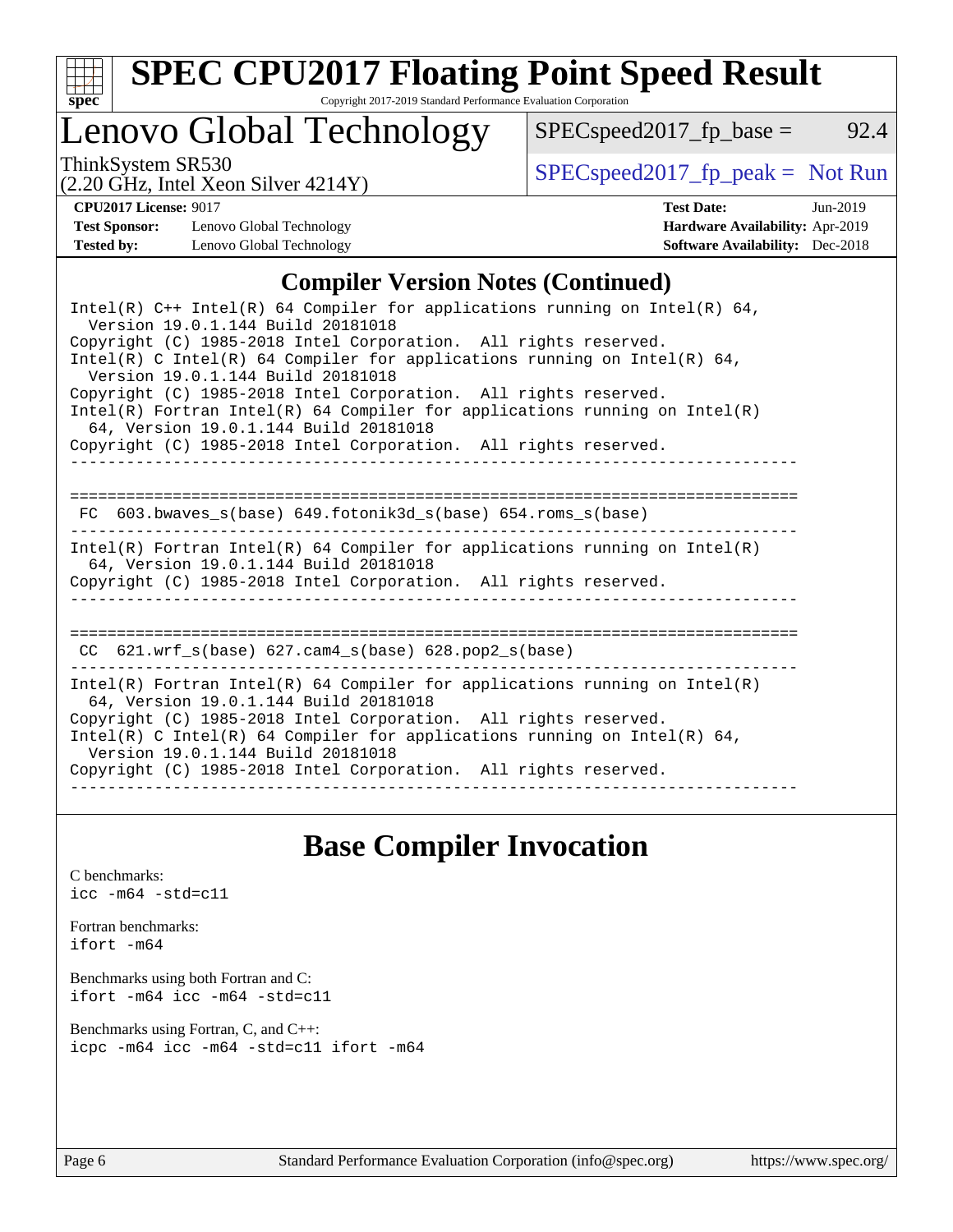

#### **[SPEC CPU2017 Floating Point Speed Result](http://www.spec.org/auto/cpu2017/Docs/result-fields.html#SPECCPU2017FloatingPointSpeedResult)** Copyright 2017-2019 Standard Performance Evaluation Corporation

## Lenovo Global Technology

ThinkSystem SR530<br>  $SPEC speed2017<sub>rfp</sub> peak = Not Run$ 

 $SPEC speed2017_fp\_base = 92.4$ 

(2.20 GHz, Intel Xeon Silver 4214Y)

**[Test Sponsor:](http://www.spec.org/auto/cpu2017/Docs/result-fields.html#TestSponsor)** Lenovo Global Technology **[Hardware Availability:](http://www.spec.org/auto/cpu2017/Docs/result-fields.html#HardwareAvailability)** Apr-2019 **[Tested by:](http://www.spec.org/auto/cpu2017/Docs/result-fields.html#Testedby)** Lenovo Global Technology **[Software Availability:](http://www.spec.org/auto/cpu2017/Docs/result-fields.html#SoftwareAvailability)** Dec-2018

**[CPU2017 License:](http://www.spec.org/auto/cpu2017/Docs/result-fields.html#CPU2017License)** 9017 **[Test Date:](http://www.spec.org/auto/cpu2017/Docs/result-fields.html#TestDate)** Jun-2019

## **[Base Portability Flags](http://www.spec.org/auto/cpu2017/Docs/result-fields.html#BasePortabilityFlags)**

 603.bwaves\_s: [-DSPEC\\_LP64](http://www.spec.org/cpu2017/results/res2019q3/cpu2017-20190624-15499.flags.html#suite_basePORTABILITY603_bwaves_s_DSPEC_LP64) 607.cactuBSSN\_s: [-DSPEC\\_LP64](http://www.spec.org/cpu2017/results/res2019q3/cpu2017-20190624-15499.flags.html#suite_basePORTABILITY607_cactuBSSN_s_DSPEC_LP64) 619.lbm\_s: [-DSPEC\\_LP64](http://www.spec.org/cpu2017/results/res2019q3/cpu2017-20190624-15499.flags.html#suite_basePORTABILITY619_lbm_s_DSPEC_LP64) 621.wrf\_s: [-DSPEC\\_LP64](http://www.spec.org/cpu2017/results/res2019q3/cpu2017-20190624-15499.flags.html#suite_basePORTABILITY621_wrf_s_DSPEC_LP64) [-DSPEC\\_CASE\\_FLAG](http://www.spec.org/cpu2017/results/res2019q3/cpu2017-20190624-15499.flags.html#b621.wrf_s_baseCPORTABILITY_DSPEC_CASE_FLAG) [-convert big\\_endian](http://www.spec.org/cpu2017/results/res2019q3/cpu2017-20190624-15499.flags.html#user_baseFPORTABILITY621_wrf_s_convert_big_endian_c3194028bc08c63ac5d04de18c48ce6d347e4e562e8892b8bdbdc0214820426deb8554edfa529a3fb25a586e65a3d812c835984020483e7e73212c4d31a38223) 627.cam4\_s: [-DSPEC\\_LP64](http://www.spec.org/cpu2017/results/res2019q3/cpu2017-20190624-15499.flags.html#suite_basePORTABILITY627_cam4_s_DSPEC_LP64) [-DSPEC\\_CASE\\_FLAG](http://www.spec.org/cpu2017/results/res2019q3/cpu2017-20190624-15499.flags.html#b627.cam4_s_baseCPORTABILITY_DSPEC_CASE_FLAG) 628.pop2\_s: [-DSPEC\\_LP64](http://www.spec.org/cpu2017/results/res2019q3/cpu2017-20190624-15499.flags.html#suite_basePORTABILITY628_pop2_s_DSPEC_LP64) [-DSPEC\\_CASE\\_FLAG](http://www.spec.org/cpu2017/results/res2019q3/cpu2017-20190624-15499.flags.html#b628.pop2_s_baseCPORTABILITY_DSPEC_CASE_FLAG) [-convert big\\_endian](http://www.spec.org/cpu2017/results/res2019q3/cpu2017-20190624-15499.flags.html#user_baseFPORTABILITY628_pop2_s_convert_big_endian_c3194028bc08c63ac5d04de18c48ce6d347e4e562e8892b8bdbdc0214820426deb8554edfa529a3fb25a586e65a3d812c835984020483e7e73212c4d31a38223) [-assume byterecl](http://www.spec.org/cpu2017/results/res2019q3/cpu2017-20190624-15499.flags.html#user_baseFPORTABILITY628_pop2_s_assume_byterecl_7e47d18b9513cf18525430bbf0f2177aa9bf368bc7a059c09b2c06a34b53bd3447c950d3f8d6c70e3faf3a05c8557d66a5798b567902e8849adc142926523472) 638.imagick\_s: [-DSPEC\\_LP64](http://www.spec.org/cpu2017/results/res2019q3/cpu2017-20190624-15499.flags.html#suite_basePORTABILITY638_imagick_s_DSPEC_LP64) 644.nab\_s: [-DSPEC\\_LP64](http://www.spec.org/cpu2017/results/res2019q3/cpu2017-20190624-15499.flags.html#suite_basePORTABILITY644_nab_s_DSPEC_LP64) 649.fotonik3d\_s: [-DSPEC\\_LP64](http://www.spec.org/cpu2017/results/res2019q3/cpu2017-20190624-15499.flags.html#suite_basePORTABILITY649_fotonik3d_s_DSPEC_LP64) 654.roms\_s: [-DSPEC\\_LP64](http://www.spec.org/cpu2017/results/res2019q3/cpu2017-20190624-15499.flags.html#suite_basePORTABILITY654_roms_s_DSPEC_LP64)

## **[Base Optimization Flags](http://www.spec.org/auto/cpu2017/Docs/result-fields.html#BaseOptimizationFlags)**

[C benchmarks](http://www.spec.org/auto/cpu2017/Docs/result-fields.html#Cbenchmarks):

[-xCORE-AVX512](http://www.spec.org/cpu2017/results/res2019q3/cpu2017-20190624-15499.flags.html#user_CCbase_f-xCORE-AVX512) [-ipo](http://www.spec.org/cpu2017/results/res2019q3/cpu2017-20190624-15499.flags.html#user_CCbase_f-ipo) [-O3](http://www.spec.org/cpu2017/results/res2019q3/cpu2017-20190624-15499.flags.html#user_CCbase_f-O3) [-no-prec-div](http://www.spec.org/cpu2017/results/res2019q3/cpu2017-20190624-15499.flags.html#user_CCbase_f-no-prec-div) [-qopt-prefetch](http://www.spec.org/cpu2017/results/res2019q3/cpu2017-20190624-15499.flags.html#user_CCbase_f-qopt-prefetch) [-ffinite-math-only](http://www.spec.org/cpu2017/results/res2019q3/cpu2017-20190624-15499.flags.html#user_CCbase_f_finite_math_only_cb91587bd2077682c4b38af759c288ed7c732db004271a9512da14a4f8007909a5f1427ecbf1a0fb78ff2a814402c6114ac565ca162485bbcae155b5e4258871) [-qopt-mem-layout-trans=4](http://www.spec.org/cpu2017/results/res2019q3/cpu2017-20190624-15499.flags.html#user_CCbase_f-qopt-mem-layout-trans_fa39e755916c150a61361b7846f310bcdf6f04e385ef281cadf3647acec3f0ae266d1a1d22d972a7087a248fd4e6ca390a3634700869573d231a252c784941a8) [-qopenmp](http://www.spec.org/cpu2017/results/res2019q3/cpu2017-20190624-15499.flags.html#user_CCbase_qopenmp_16be0c44f24f464004c6784a7acb94aca937f053568ce72f94b139a11c7c168634a55f6653758ddd83bcf7b8463e8028bb0b48b77bcddc6b78d5d95bb1df2967) [-DSPEC\\_OPENMP](http://www.spec.org/cpu2017/results/res2019q3/cpu2017-20190624-15499.flags.html#suite_CCbase_DSPEC_OPENMP)

[Fortran benchmarks](http://www.spec.org/auto/cpu2017/Docs/result-fields.html#Fortranbenchmarks):

[-DSPEC\\_OPENMP](http://www.spec.org/cpu2017/results/res2019q3/cpu2017-20190624-15499.flags.html#suite_FCbase_DSPEC_OPENMP) [-xCORE-AVX512](http://www.spec.org/cpu2017/results/res2019q3/cpu2017-20190624-15499.flags.html#user_FCbase_f-xCORE-AVX512) [-ipo](http://www.spec.org/cpu2017/results/res2019q3/cpu2017-20190624-15499.flags.html#user_FCbase_f-ipo) [-O3](http://www.spec.org/cpu2017/results/res2019q3/cpu2017-20190624-15499.flags.html#user_FCbase_f-O3) [-no-prec-div](http://www.spec.org/cpu2017/results/res2019q3/cpu2017-20190624-15499.flags.html#user_FCbase_f-no-prec-div) [-qopt-prefetch](http://www.spec.org/cpu2017/results/res2019q3/cpu2017-20190624-15499.flags.html#user_FCbase_f-qopt-prefetch) [-ffinite-math-only](http://www.spec.org/cpu2017/results/res2019q3/cpu2017-20190624-15499.flags.html#user_FCbase_f_finite_math_only_cb91587bd2077682c4b38af759c288ed7c732db004271a9512da14a4f8007909a5f1427ecbf1a0fb78ff2a814402c6114ac565ca162485bbcae155b5e4258871) [-qopt-mem-layout-trans=4](http://www.spec.org/cpu2017/results/res2019q3/cpu2017-20190624-15499.flags.html#user_FCbase_f-qopt-mem-layout-trans_fa39e755916c150a61361b7846f310bcdf6f04e385ef281cadf3647acec3f0ae266d1a1d22d972a7087a248fd4e6ca390a3634700869573d231a252c784941a8) [-qopenmp](http://www.spec.org/cpu2017/results/res2019q3/cpu2017-20190624-15499.flags.html#user_FCbase_qopenmp_16be0c44f24f464004c6784a7acb94aca937f053568ce72f94b139a11c7c168634a55f6653758ddd83bcf7b8463e8028bb0b48b77bcddc6b78d5d95bb1df2967) [-nostandard-realloc-lhs](http://www.spec.org/cpu2017/results/res2019q3/cpu2017-20190624-15499.flags.html#user_FCbase_f_2003_std_realloc_82b4557e90729c0f113870c07e44d33d6f5a304b4f63d4c15d2d0f1fab99f5daaed73bdb9275d9ae411527f28b936061aa8b9c8f2d63842963b95c9dd6426b8a)

[Benchmarks using both Fortran and C](http://www.spec.org/auto/cpu2017/Docs/result-fields.html#BenchmarksusingbothFortranandC):

[-xCORE-AVX512](http://www.spec.org/cpu2017/results/res2019q3/cpu2017-20190624-15499.flags.html#user_CC_FCbase_f-xCORE-AVX512) [-ipo](http://www.spec.org/cpu2017/results/res2019q3/cpu2017-20190624-15499.flags.html#user_CC_FCbase_f-ipo) [-O3](http://www.spec.org/cpu2017/results/res2019q3/cpu2017-20190624-15499.flags.html#user_CC_FCbase_f-O3) [-no-prec-div](http://www.spec.org/cpu2017/results/res2019q3/cpu2017-20190624-15499.flags.html#user_CC_FCbase_f-no-prec-div) [-qopt-prefetch](http://www.spec.org/cpu2017/results/res2019q3/cpu2017-20190624-15499.flags.html#user_CC_FCbase_f-qopt-prefetch) [-ffinite-math-only](http://www.spec.org/cpu2017/results/res2019q3/cpu2017-20190624-15499.flags.html#user_CC_FCbase_f_finite_math_only_cb91587bd2077682c4b38af759c288ed7c732db004271a9512da14a4f8007909a5f1427ecbf1a0fb78ff2a814402c6114ac565ca162485bbcae155b5e4258871) [-qopt-mem-layout-trans=4](http://www.spec.org/cpu2017/results/res2019q3/cpu2017-20190624-15499.flags.html#user_CC_FCbase_f-qopt-mem-layout-trans_fa39e755916c150a61361b7846f310bcdf6f04e385ef281cadf3647acec3f0ae266d1a1d22d972a7087a248fd4e6ca390a3634700869573d231a252c784941a8) [-qopenmp](http://www.spec.org/cpu2017/results/res2019q3/cpu2017-20190624-15499.flags.html#user_CC_FCbase_qopenmp_16be0c44f24f464004c6784a7acb94aca937f053568ce72f94b139a11c7c168634a55f6653758ddd83bcf7b8463e8028bb0b48b77bcddc6b78d5d95bb1df2967) [-DSPEC\\_OPENMP](http://www.spec.org/cpu2017/results/res2019q3/cpu2017-20190624-15499.flags.html#suite_CC_FCbase_DSPEC_OPENMP) [-nostandard-realloc-lhs](http://www.spec.org/cpu2017/results/res2019q3/cpu2017-20190624-15499.flags.html#user_CC_FCbase_f_2003_std_realloc_82b4557e90729c0f113870c07e44d33d6f5a304b4f63d4c15d2d0f1fab99f5daaed73bdb9275d9ae411527f28b936061aa8b9c8f2d63842963b95c9dd6426b8a)

[Benchmarks using Fortran, C, and C++:](http://www.spec.org/auto/cpu2017/Docs/result-fields.html#BenchmarksusingFortranCandCXX)

[-xCORE-AVX512](http://www.spec.org/cpu2017/results/res2019q3/cpu2017-20190624-15499.flags.html#user_CC_CXX_FCbase_f-xCORE-AVX512) [-ipo](http://www.spec.org/cpu2017/results/res2019q3/cpu2017-20190624-15499.flags.html#user_CC_CXX_FCbase_f-ipo) [-O3](http://www.spec.org/cpu2017/results/res2019q3/cpu2017-20190624-15499.flags.html#user_CC_CXX_FCbase_f-O3) [-no-prec-div](http://www.spec.org/cpu2017/results/res2019q3/cpu2017-20190624-15499.flags.html#user_CC_CXX_FCbase_f-no-prec-div) [-qopt-prefetch](http://www.spec.org/cpu2017/results/res2019q3/cpu2017-20190624-15499.flags.html#user_CC_CXX_FCbase_f-qopt-prefetch) [-ffinite-math-only](http://www.spec.org/cpu2017/results/res2019q3/cpu2017-20190624-15499.flags.html#user_CC_CXX_FCbase_f_finite_math_only_cb91587bd2077682c4b38af759c288ed7c732db004271a9512da14a4f8007909a5f1427ecbf1a0fb78ff2a814402c6114ac565ca162485bbcae155b5e4258871) [-qopt-mem-layout-trans=4](http://www.spec.org/cpu2017/results/res2019q3/cpu2017-20190624-15499.flags.html#user_CC_CXX_FCbase_f-qopt-mem-layout-trans_fa39e755916c150a61361b7846f310bcdf6f04e385ef281cadf3647acec3f0ae266d1a1d22d972a7087a248fd4e6ca390a3634700869573d231a252c784941a8) [-qopenmp](http://www.spec.org/cpu2017/results/res2019q3/cpu2017-20190624-15499.flags.html#user_CC_CXX_FCbase_qopenmp_16be0c44f24f464004c6784a7acb94aca937f053568ce72f94b139a11c7c168634a55f6653758ddd83bcf7b8463e8028bb0b48b77bcddc6b78d5d95bb1df2967) [-DSPEC\\_OPENMP](http://www.spec.org/cpu2017/results/res2019q3/cpu2017-20190624-15499.flags.html#suite_CC_CXX_FCbase_DSPEC_OPENMP) [-nostandard-realloc-lhs](http://www.spec.org/cpu2017/results/res2019q3/cpu2017-20190624-15499.flags.html#user_CC_CXX_FCbase_f_2003_std_realloc_82b4557e90729c0f113870c07e44d33d6f5a304b4f63d4c15d2d0f1fab99f5daaed73bdb9275d9ae411527f28b936061aa8b9c8f2d63842963b95c9dd6426b8a)

The flags files that were used to format this result can be browsed at

<http://www.spec.org/cpu2017/flags/Intel-ic18.0-official-linux64.2019-04-02.html> <http://www.spec.org/cpu2017/flags/Lenovo-Platform-SPECcpu2017-Flags-V1.2-CLX-A.html>

You can also download the XML flags sources by saving the following links: <http://www.spec.org/cpu2017/flags/Intel-ic18.0-official-linux64.2019-04-02.xml> <http://www.spec.org/cpu2017/flags/Lenovo-Platform-SPECcpu2017-Flags-V1.2-CLX-A.xml>